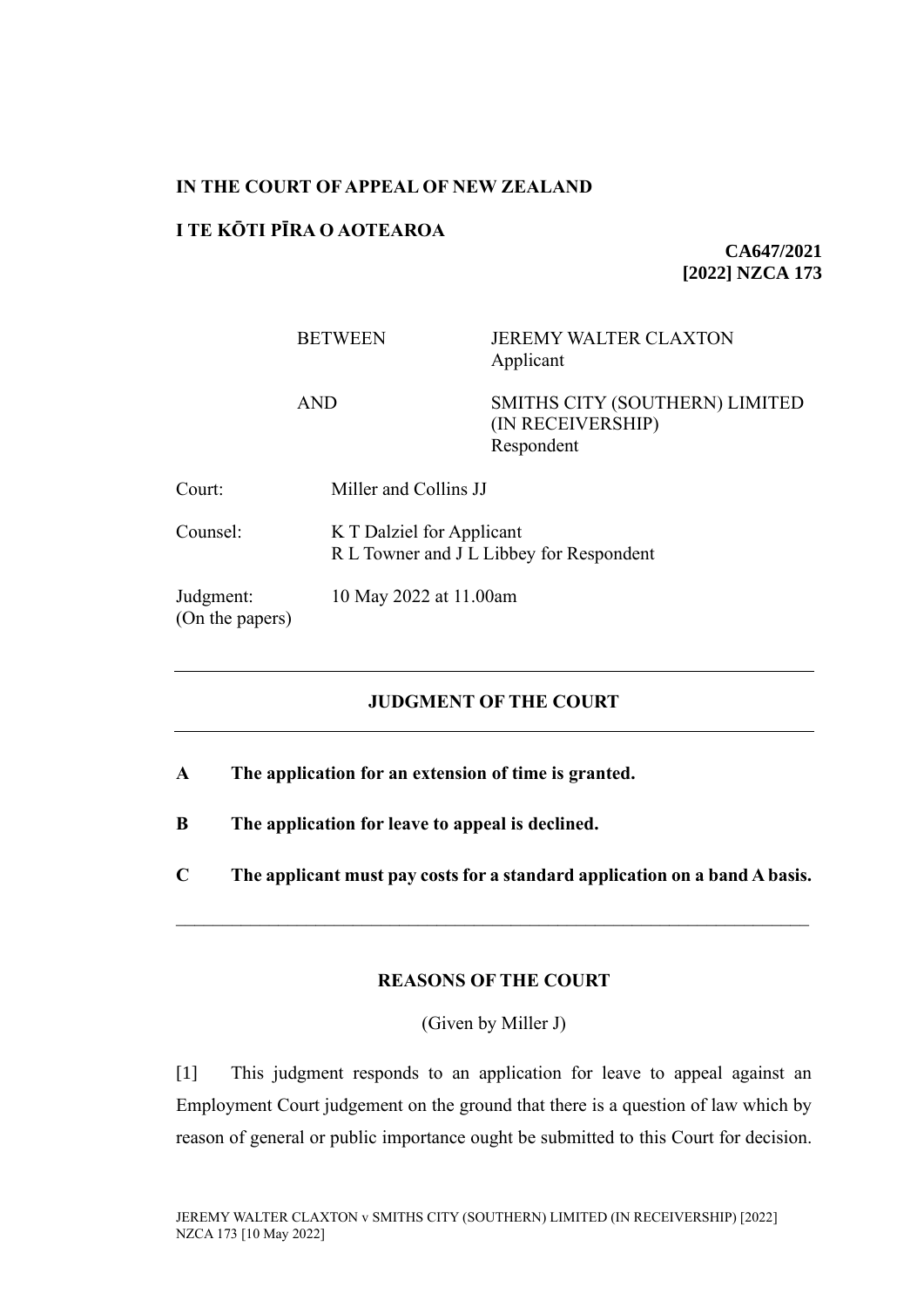The application focuses on an award of damages for breach of his employment contract.

[2] Mr Claxton also seeks an extension of time to appeal an earlier interlocutory decision of the Employment Court, in which he sought a stay of proceedings on the ground that the respondent was receiving financial support to pursue the litigation from another company, Smith's City (2020) Ltd, which had recently purchased the respondent. The delay has been explained and the application is not opposed. We accordingly grant the extension of time to seek leave to appeal under r 16A and turn to the merits of the application for leave.

[3] Mr Claxton was an employee of the respondent, which sued him (and another employee who has since abandoned his appeal) for breach of his employment contract. The employer alleged that over a substantial period Mr Claxton had used his role to run his own business in competition with it.

[4] Before the hearing in the Employment Court, it was discovered that the respondent was receiving financial support to pursue the litigation from Smith's City (2020) Ltd, which had acquired the business including the benefit of claims against Mr Claxton and his fellow employee. Mr Claxton argued that it was an abuse of process to fail to disclose the litigation funding arrangement, further that there had been an illegal assignment of the employer's rights to which he had not consented. These claims were dismissed in the interlocutory judgment.

[5] In the substantive judgment Judge Smith found for the respondent, rejecting a defence that Mr Claxton had its permission. The Judge fixed damages at \$732,399.

[6] Mr Claxton submits that the Employment Court erred in law by: finding there was no abuse of process to the late disclosure of litigation funding; finding that Mr Claxton did not have the consent of the respondent to operate a competing business; and finding that the respondent had proved loss attributable to the breach. The respondent replies that these are alleged errors of fact not law, and they are not of sufficient importance to justify leave.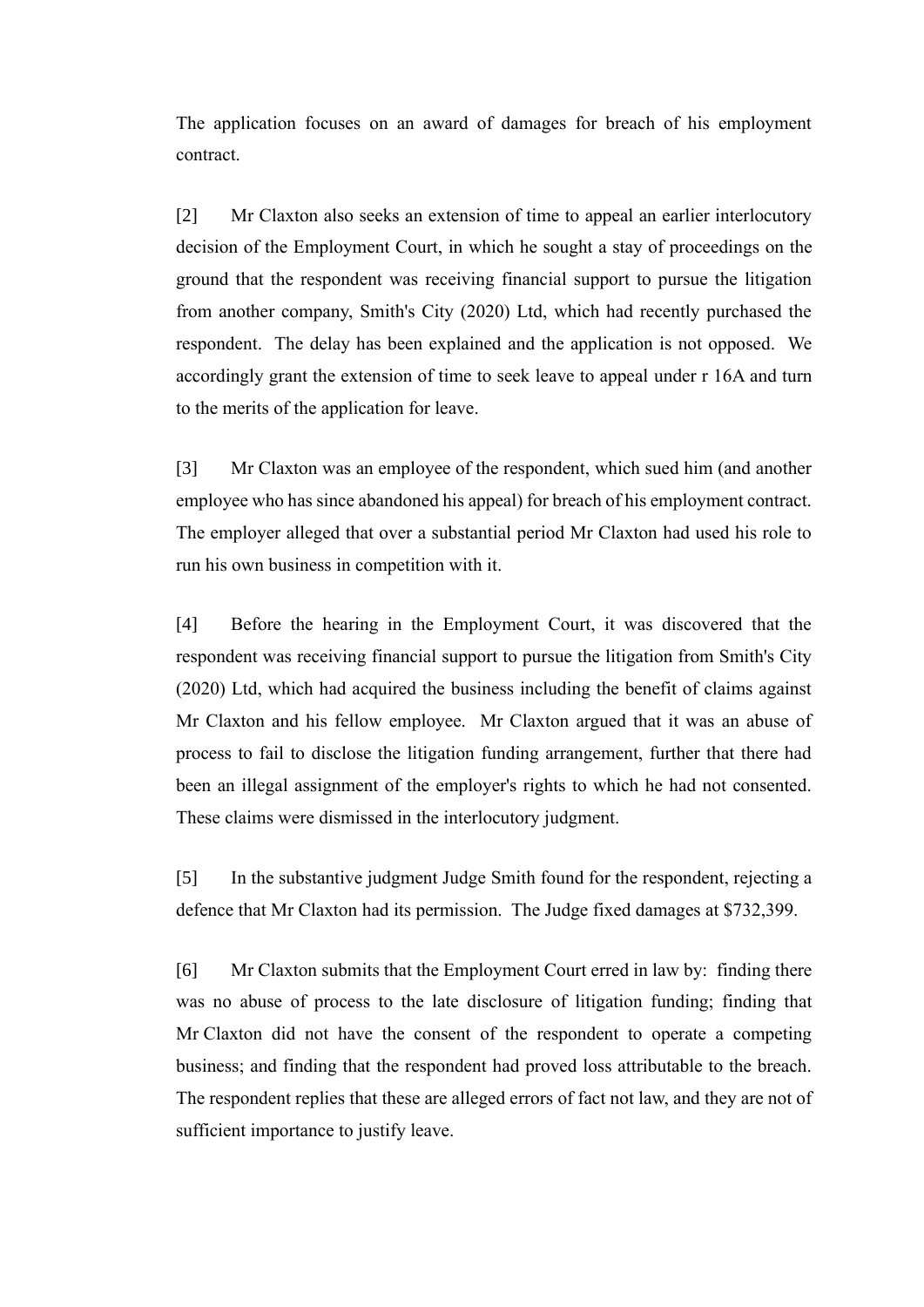[7] With respect to the litigation funding question, Mr Claxton claims that the litigation funding arrangement amounted to an assignment of the claim which should have been disclosed and was not, resulting in an abuse of process. This claim raises a question of law but we do not consider that it has reasonable prospects of success. As the Supreme Court held in Waterhouse v Contractors Bonding Ltd, a stay for abuse of process should be granted only where (relevantly) the funding arrangement constitutes the assignment of a cause of action to a third party in circumstances which such an assignment is not permissible. In this case the judge found there was an effective assignment and that it ought to have been disclosed, but he was not satisfied that there was an abuse of process and he found that the arrangement was lawful. The contract between the respondent and Smith's City (2020) was an orthodox business sale and purchase transaction.

[8] With respect to the question of consent to run a competing business, Mr Claxton argues that the judge erred in his approach to the evidence, treating his defence as an implied permission claim rather than one of consent manifested through inaction by managers who knew of his activities. We see this as almost entirely a question of fact. The defence of consent was the crux of the case, as the Judge put it. It failed essentially because Mr Claxton engaged in subterfuge to conceal the size and geographical extent of his competing business, indicating that he knew he did not have his employer's permission. He was also found to have been in breach of his duty of fidelity as a senior employee.

[9] With respect to compensation, the respondent sought an account of profits. Mr Claxton did not make full disclosure of his accounts, so the respondent's expert witness used what she had to estimate his profit (revenue less direct costs). The Judge rejected an argument that compensation should be assessed by deducting the costs that the respondent would have incurred on the same transactions, so arriving at the profit it would have made. Mr Claxton claims that the objective should have been to restore the respondent to the position it would have been in but for the breach. Only if damages could not be calculated on that basis would it be appropriate to turn to unjust enrichment principles.